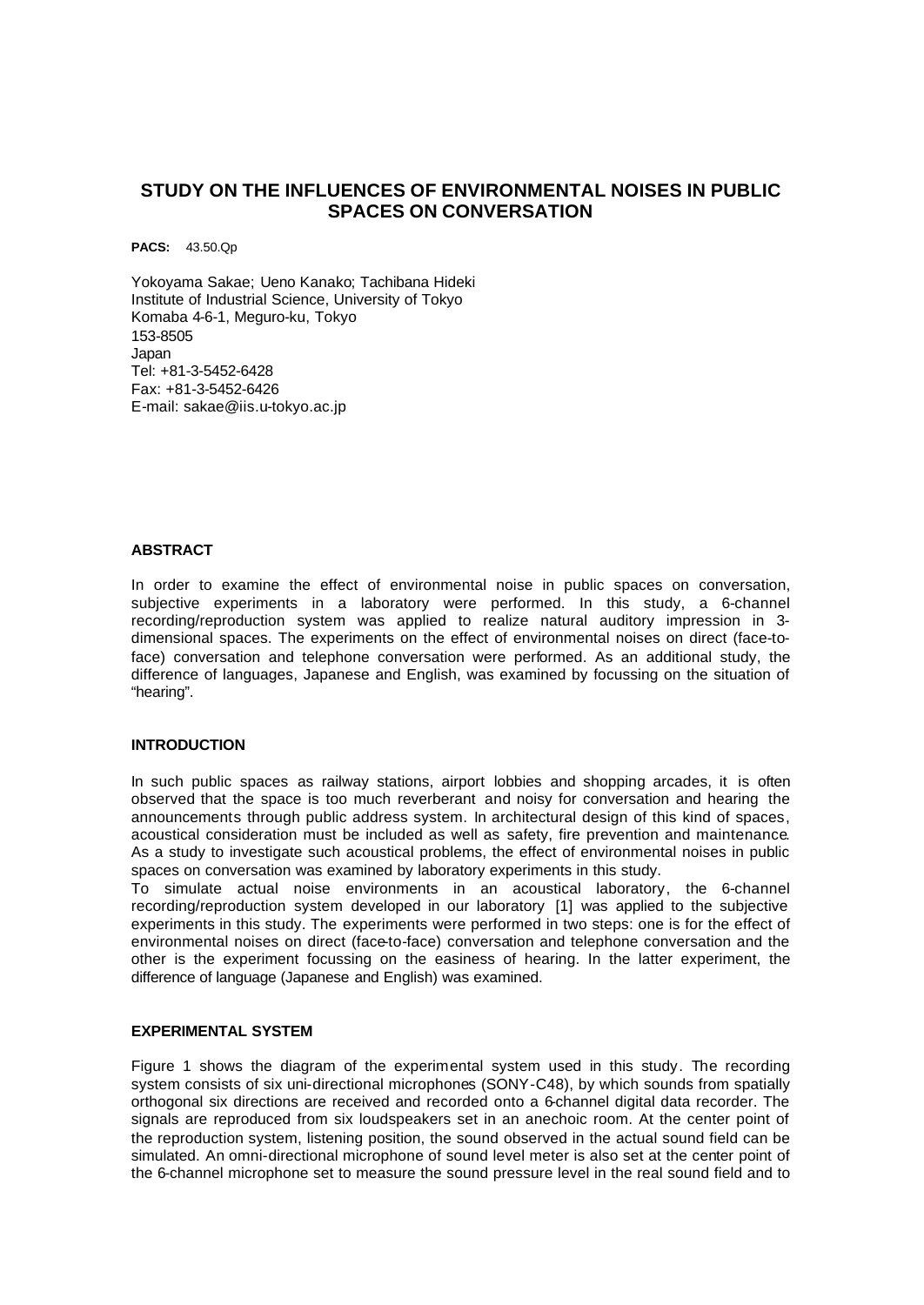adjust the level in the simulated sound field. Although very simple in principle, 3-dimensional acoustic properties of the real sound fields can be simulated in an anechoic room and natural auditory sensation can be realized by this technique. In the simulated sound field, the listener may move his/her head within 30 cm around the center point. Within this area, the listener can obtain the same aural impression. The authors have been applying this simulation technique to psycho-acoustic experiments on the effect of environmental noises [2-5] and concert hall acoustics [6]. In the latter experiment in this study, another loudspeaker was added to the system to reproduce announcements.



Fig.1 Outline of the 6-channel recording/reproduction system

### **TEST SOUNDS USED IN THE EXPERIMENTS**

In various kinds of public spaces in Japan, environmental noises were collected through the 6 channel recording system mentioned above. Among them, ten kinds of noises with 30 s duration time excluding such specific noises as train passage and PA announcement were prepared as the test sounds for the experiments (see Fig.2). They were reproduced at the listening point in the test room at the same levels as in the real fields (56 to 72 dB in L<sub>Aeg</sub>).



Fig.2 Test sounds used in the experiments

### **SUBJECTIVE EXPERIMENTS ON DISTURBANCE IN CONVERSATION**

To examine the effect of noise on disturbances in conversation, two kinds of experiments were performed using the test sounds mentioned above; one is the effect of on direct conversation and the other is that on telephone conversation through mobile phones.

#### Experimental Method

Imaging being in a public space, the subject sitting at the listening position had a conversation with the experimenter (Japanese female, S. Yokoyama). In the experiment on direct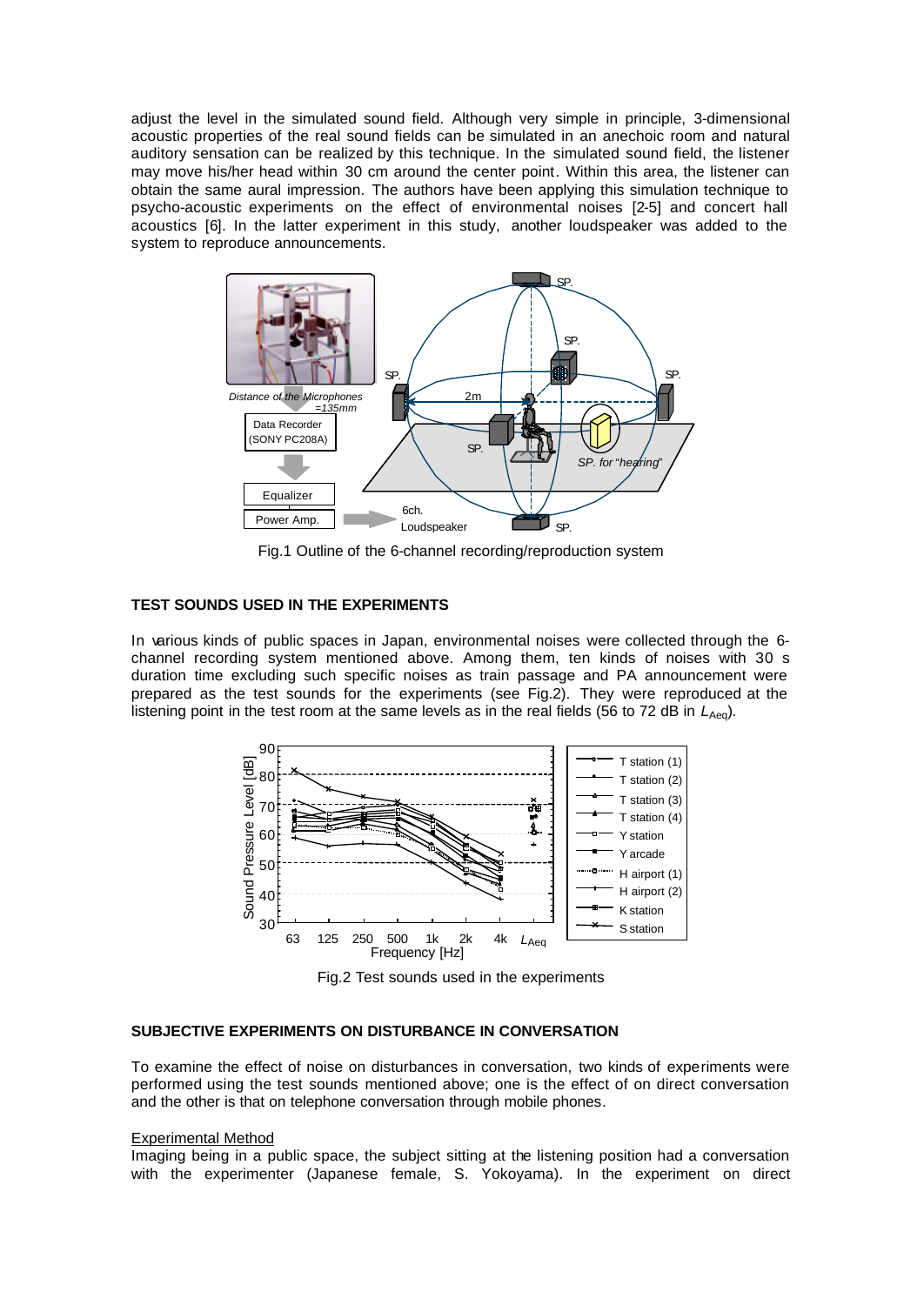conversation, the experimenter located at a position 1 m apart from the subject (see Fig. 3). In the case of telephone conversation, the subject sitting at the same position as in the former case talked with the experimenter outside the test room through PHS cordless cellular phones. The contents of the conversation were simple everyday conversation in Japanese. As the test method, the rating scale method was applied. That is, after the conversation, the subject was asked his/her impression during the conversation in four-step categories as shown in Table 1. In this study, the questionnaire included three items; the disturbance for "speaking", "hearing" and "total conversation". In each test for a subject, each test sound was presented 2 times in random order in a series of test. At the beginning of the experiment 5 trials were included. 32 (20 male and 12 female) Japanese subjects with normal hearing ability from 15 to 36 years old participated in the experiments.

Table 1 Four-step Category

- 4. extremely disturbing
- 3. very disturbing
- 2. a little disturbing
- 1. not disturbing at all



Fig.3 Direct conversation

### Experimental Results and Discussions

Although the subjective judgments were obtained in ordinal scale, the experimental results were treated as in interval scale and the following analyses were performed. Since the individual testretest correlation and the correlation among subjects were considerably high for all subjects in both experiments, the average values of the subjective responses (64 judgments: 2 times 32 subjects) were calculated for each test sound in each condition.

At first, the correlation between the subjective response to each of the questionnaire and the magnitude of the test sound (environmental noise) was examined using five indices. The results are shown in Table 2, in which very high correlation is seen in all cases. Among indices used here,  $L_m(f_1-f_2)$  is the arithmetic average of sound pressure levels in octave bands from  $f_1$  to  $f_2$ which is proposed as a simple loudness index [7].

Figures 4 (a) and (b) show the relationship between the experimental results for each of the three items and L<sub>Aeq</sub> of the test sounds in each experimental situation (direct conversation and telephone conversation). In both situations, the subjective impression of disturbance for each item is highly correlated with *L*<sub>Aeq</sub>. To compare the two experimental situations, the judgment for "speaking" is almost the same, whereas the judgment for "hearing" is different significance level; p<0.01). It means that disturbance in "hearing" is a bit higher in the case of direct conversation than in the case of telephone conversation. To see the results for "total conversation", it is seen that the effect of noise is a bit more severe for direct conversation than for telephone conversation. To sum up the total results, it has been found that the response of "a little disturbing" appears when the environmental noise becomes at around 62 to 64 dB and that of "very disturbing" appears at around 67 to 69 dB in  $L_{Aeg}$ .

| Table 2 The correlation between the disturbance in conversation and noise indices |  |  |  |  |  |
|-----------------------------------------------------------------------------------|--|--|--|--|--|
|-----------------------------------------------------------------------------------|--|--|--|--|--|

|               | Direct conversation |         |              | Telephone conversation |         |              |  |
|---------------|---------------------|---------|--------------|------------------------|---------|--------------|--|
| Index         | Speaking            | Hearing | Conversation | Speaking               | Hearing | Conversation |  |
| $L$ Aea       | 0.980               | 0.991   | 0.987        | 0.984                  | 0.993   | 0.993        |  |
| $L_m(63-4k)$  | 0.990               | 0.968   | 0.973        | 0.985                  | 0.976   | 0.979        |  |
| $L_m(125-4k)$ | 0.986               | 0.983   | 0.979        | 0.989                  | 0.989   | 0.989        |  |
| SIL           | 0.981               | 0.990   | 0.982        | 0.985                  | 0.995   | 0.993        |  |
| LL(z)         | 0.980               | 0.986   | 0.980        | 0.986                  | 0.990   | 0.990        |  |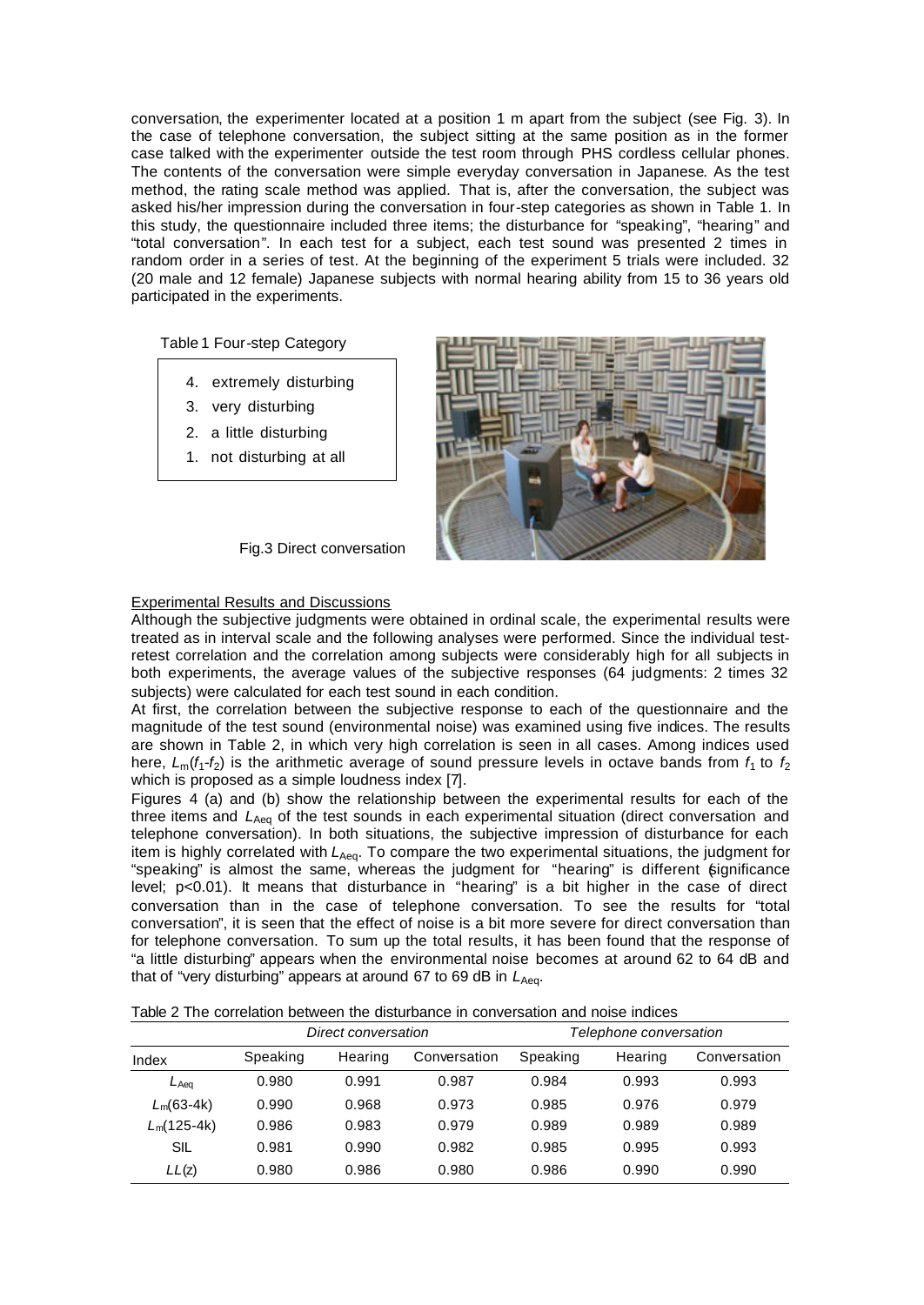

(a) Direct conversation (b) Telephone conversation Fig. 4 The relationship between the experimental results of disturbance and  $L_{A_{\text{eq}}}$ 

### **SUBJECTIVE EXPERIMENTS FOR DISTURBANCE IN HEARING**

As an additional study on the influence of noise on conversation, the difference of languages, Japanese and English, was examined by focussing on the situation of "hearing" as follows.

#### Experimental Method

As shown in Fig. 5, the subject sat at the listening position as in the former experiments and by imaging being in direct conversation adjusted the announcement from the additional loudspeaker simulating the partner to the level judged proper for "hearing". In this experiment, female announcements in Japanese and in English with 25 s duration, respectively, were used. As the test method, the rating scale method was again used. That is, after adjusting the level of the announcement, the subject was asked to answer the question regarding his/her impression while hearing the announcement in four-step categories shown in Table 1. In each test for a subject, each test sound was presented 2 times in random order. At the beginning of the experiment, 5 trials were included. 16 (3 male and 13 female) Japanese subjects with normal hearing ability from 21 to 27 years old participated in the experiment. They are divided into two groups; one is the group who lived only in Japan (10 students: group A) and the other is the group who have experience of living in foreign countries for one or more yeas where English is the main language (6 students: group B).



Fig.5 Hearing with image having a conversation

## Experimental Results and Discussions

Figures 6 (a) and (b) shows the relationship between the level in  $L_{Aea}$  of the announcement adjusted by the subjects and that of the environmental noise. In this result, it is seen that they are in high correlation but the level difference between them (S/N ratio) is not constant; that is,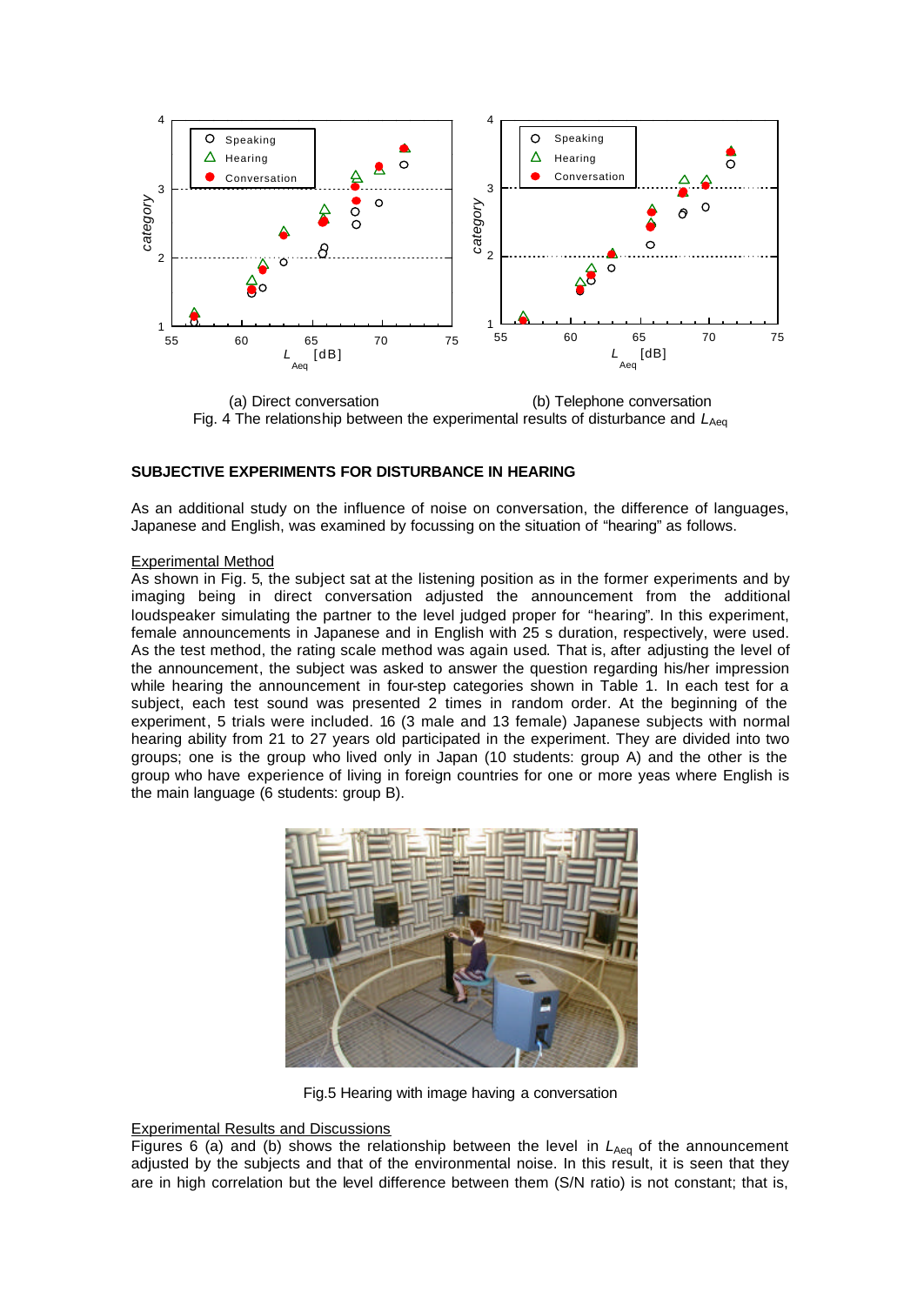the higher the environmental noise is, the smaller the S/N ratio is. In both cases for the two subject groups, the announcement in English was adjusted a bit louder than that in Japanese  $(p<0.01)$ .

In the same way as in the previous experiments, the experimental results were treated as in interval scale and the following analyses were performed. Since the individual test-retest correlation and the correlation among subjects are considerably high for all subjects in this case, too, the average values of the subjective responses were calculated for each test sound and in each condition.

Figures 7 (a) and (b) shows the relationship between the experimental results for "hearing" and L<sub>Aeq</sub> of the test sounds for the subject groups A and B, respectively. In the results for the group A, a slight difference is seen between the result for English announcement and that for Japanese one (p<0.05), whereas in the results for the group B, there is no difference between these two conditions.

Next, the experimental results for all subjects were averaged for the two conditions of Japanese announcement and English one. Figure 8 shows the relationship between the experimental results (categories) and  $L_{Aeq}$  of the test sounds. In this result, there is no difference between the result for Japanese announcement and that for English one. In both conditions, it is seen that the response of "a little disturbing" for "hearing" appears at around 61 dB and "very disturbing" appears at around 67 dB in L<sub>Aeq</sub>.



(a) Group A (b) Group B Fig. 6 The relationship between the proper level of announcement (in L<sub>Aeq</sub>) and the level of the environmental noise (in *L*<sub>Aeg</sub>); Vertical line shows the standard deviation



Fig.7 Relationship between the experimental results for "hearing" and L<sub>Aeq</sub> of the test sounds